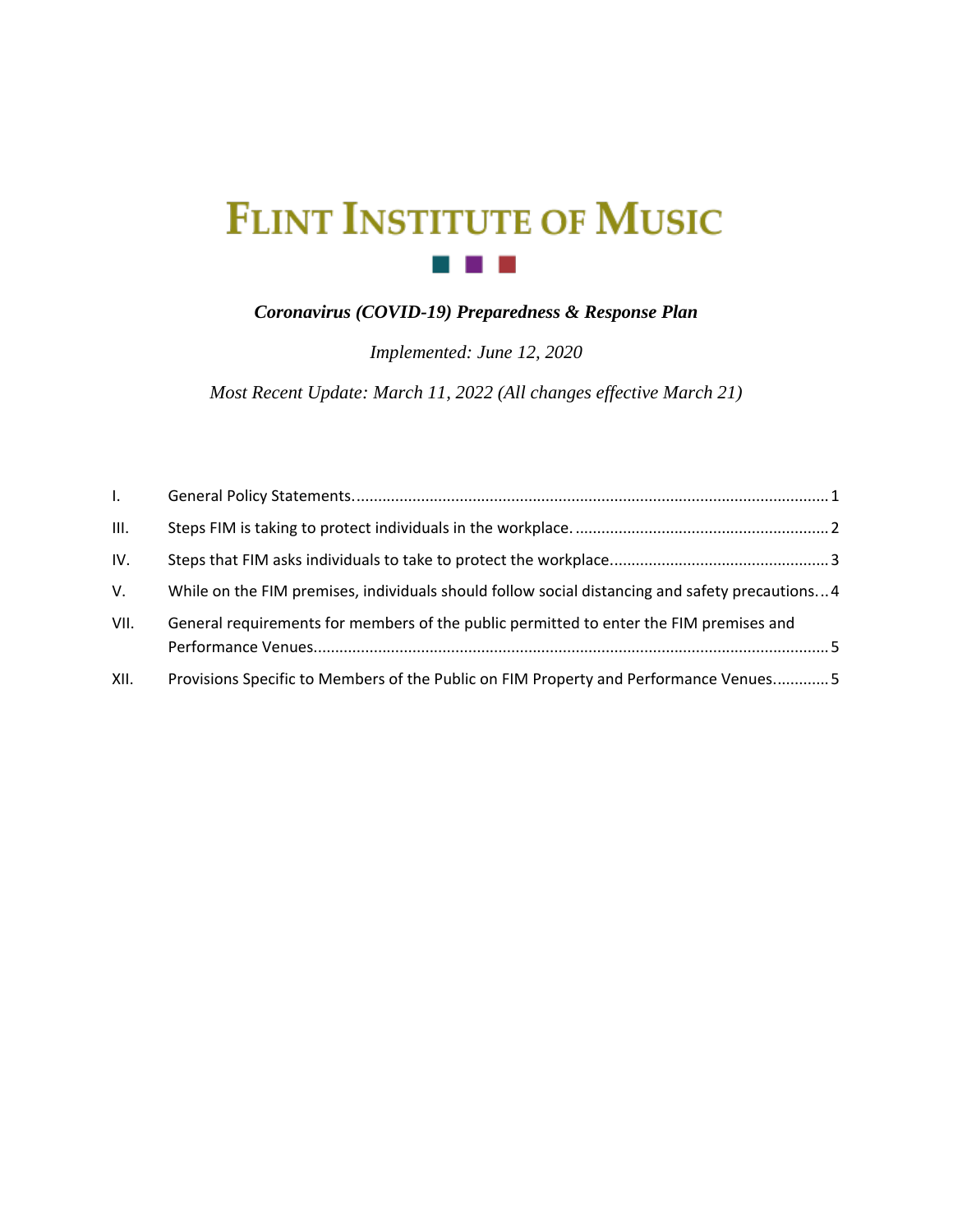### <span id="page-1-0"></span>**I. General Policy Statements.**

- **A.** This Flint Institute of Music COVID-19 Preparedness & Response Plan ("Plan") describes measures that we are taking to mitigate the spread of COVID-19. FIM employees and FIM independent contractors (referred to collectively as "workers") should follow this Plan's instructions diligently to sustain a healthy and safe environment. This Plan is in effect immediately and will remain in effect until further notice.
- **B.** SARS-CoV-2, is the virus that causes Coronavirus Disease 2019 (COVID-19), this Plan generally refers to both the virus and disease as "COVID-19."
- **C.** The following are resources where information regarding the COVID-19 pandemic can be found:

### **Centers for Disease Control (CDC)**

<https://www.cdc.gov/coronavirus/2019-ncov/index.html>

### **Occupational Safety and Health Administration (OSHA)**

<https://www.osha.gov/SLTC/covid-19/>

### **World Health Organization**

<https://www.who.int/emergencies/diseases/novel-coronavirus-2019>

### **State of Michigan Resources**

<https://www.michigan.gov/coronavirus/>

- **D.** FIM's Vice President of Finance and Administration is responsible for administering this policy and overseeing appropriate safeguards. Any questions related to this Plan can be directed to that office by calling (810) 341-1752.
- **E.** FIM will not discharge, discipline, or otherwise retaliate against employees who stay at home or who leave work as required by Michigan Public Act 238 of 2020.
- **F.** FIM will comply with State and Federal Laws and Regulations, Executive Orders issued by the Governor of Michigan, and applicable rules promulgated by State of Michigan agencies regarding COVID-19 workplace safety.
- **G.** If workers use public transportation or are in other crowded public places, they are encouraged to wear personal protective equipment and use alcohol-based hand sanitizer frequently.
- **H.** Workers are encouraged to take appropriate precautions and follow all CDC recommendations when traveling, using public transportation, engaging in recreational or leisure classes or other group activities, and engaging in any other instances where they have in-person contact with individuals outside their home.

**FIM COVID-19 Preparedness & Response Plan**

a a s Page **1** of **6**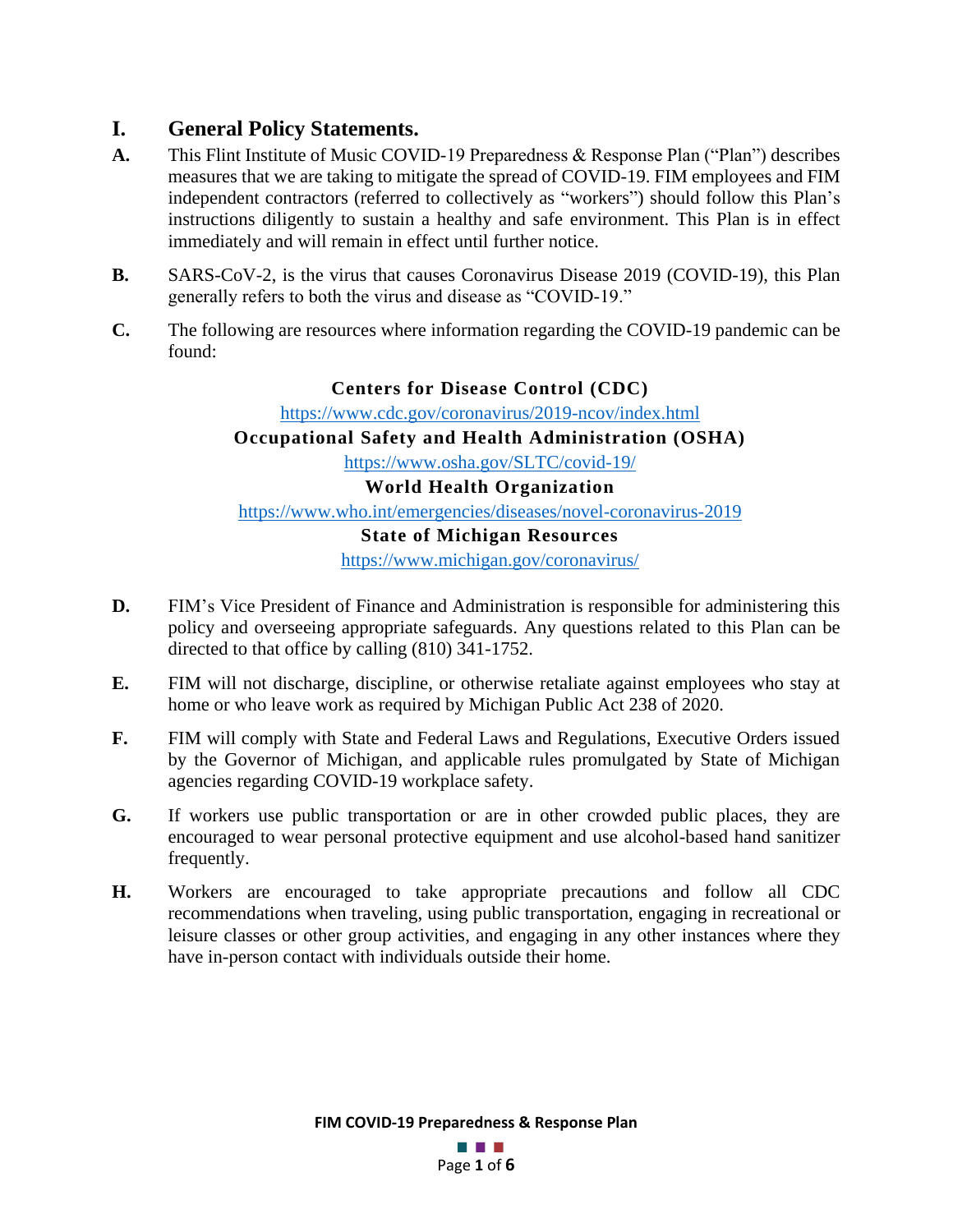### <span id="page-2-0"></span>**III. Steps FIM is taking to protect individuals in the workplace.**

- **A.** FIM has implemented appropriate engineering and administrative controls to minimize or eliminate employee exposure to COVID-19.
- **B.** All FIM buildings (The James H Whiting Auditorium, the Capitol Theatre, The William S and Claire M White Center (REP) and the J Dallas Dort Building) open to the public will follow the safety and prevention guidelines required by law and as otherwise outlined in this Plan.
- **C.** FIM will regularly clean and disinfect the workplace with special attention paid to frequently touched surfaces such as handrails, doors, counters, and chair arms.
- **D.** FIM has installed upgraded Dynamic air filtration systems in all buildings.
- **E.** Workers will be reminded to not enter the building if they are not feeling well and/or have tested positive for COVID-19 or are displaying the principal symptoms of COVID-19.
	- 1. Workers who test positive for COVID-19 or display the principal symptoms of COVID-19 should not enter the premises until the following conditions are met:
		- i. If the individual had a fever, defined as at least 100.4℉, at least twenty-four (24) hours (without fever-reducing medication) have passed since the fever stopped.
		- ii. Ten days have passed since the date the symptoms first appeared or the date of the test that yielded the positive result for COVID-19, whichever is later.
		- iii. The individual's principal symptoms of COVID-19 have improved.
- **F.** 1. Workers who are not fully vaccinated and have had close contact (within six (6) feet of an individual for fifteen (15) minutes or more) with a person who tests positive for COVID-19 or who displays the principal symptoms of COVID-19 should not enter the premises until one (1) of the following conditions are met:
	- i. Fourteen (14) days have passed since the individual last had contact with the person; or
	- ii. The person with whom the individual had close contact with receives a medical determination that they did not have COVID-19 at the time of the close contact.
	- 2. Workers who are fully vaccinated should monitor for symptoms. If any principal symptom of COVID-19 is present, the worker should only enter the building when the conditions of Section III(E) have been met. If principal symptoms of COVID-19 are not present, the Worker may enter the premises.
- **G.** Employees who display principal symptoms of COVID-19 may be requested by FIM to get tested for COVID-19. Employees must make reasonable efforts to schedule a COVID-19 test within three (3) days of such request.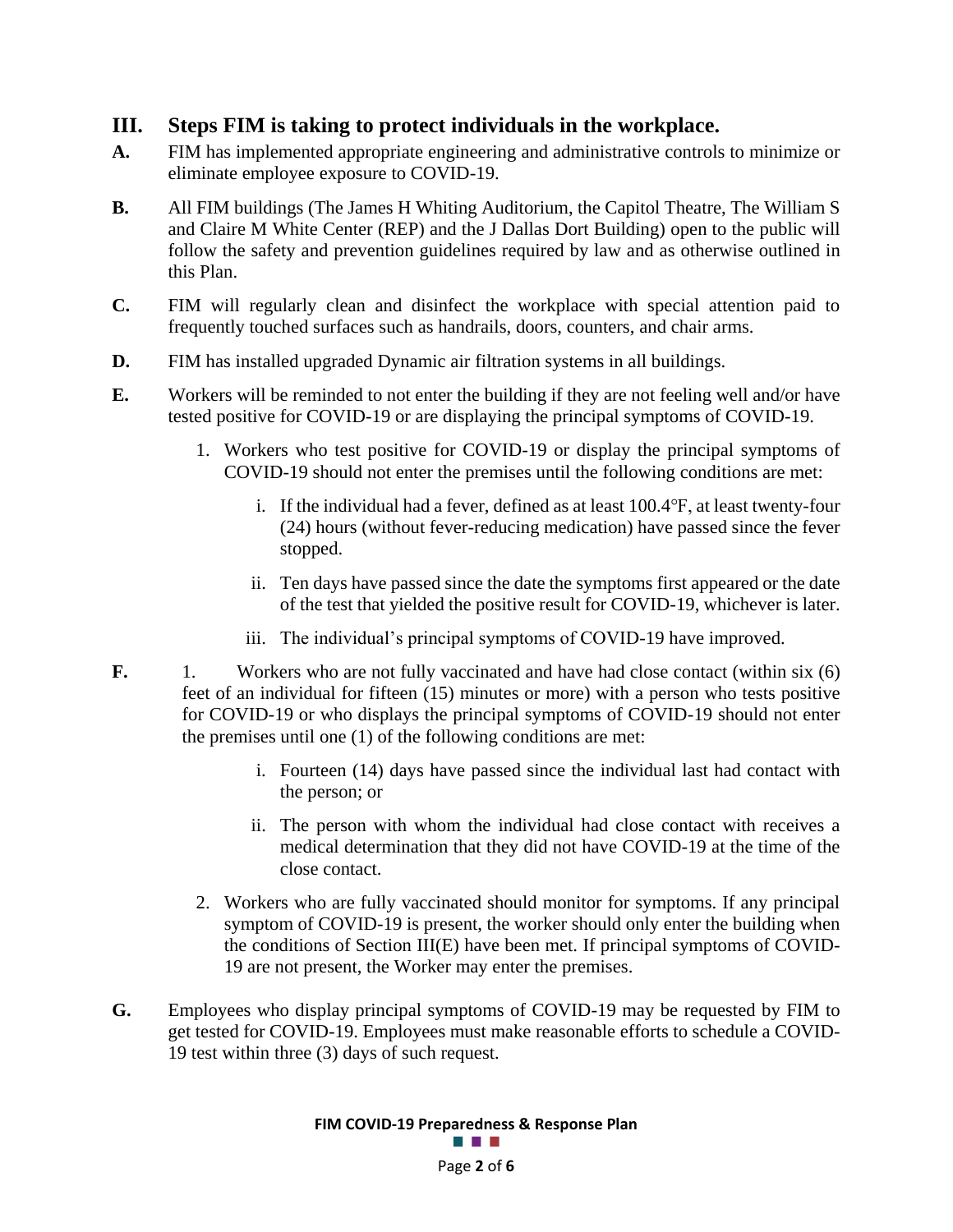- **H.** For purposes of this section "principal symptoms," are those as outlined in Section IV(B) of this Plan.
- **I.** For purposes of this Plan, an individual is "fully vaccinated" fourteen (14) days after they received a single-dose COVID-19 vaccine (e.g. Johnson & Johnson) or the second dose in a 2-dose COVID-19 vaccination series (e.g. Pfizer or Moderna).
- **J.** Workers are reminded of their obligation to self-isolate pursuant to applicable Michigan law and will not be retaliated against for their self-imposed isolation.
- **K.** FIM will treat all medical information as confidential.
- **L.** FIM will permit Remote Working Arrangements (RWAs) subject to organizational the needs. Employees may request RWAs as outlined in Article 7 of the *Employee Handbook*. Independent contractors may discuss whether RWA options are available with the Vice President of Finance and Administration.
- **M.** FIM will not require individuals to engage in work-related travel unless the Vice President of Finance and Administration determines it is necessary.
- **N.** FIM will provide cleaning supplies and alcohol-based hand sanitizer throughout the workplace and in common areas.
- **O.** Cleaning and disinfecting of surfaces will be done with EPA-approved disinfectant and used in accordance with the manufacturer's instructions.
- **P.** If an individual leaves the premise due to the onset of symptoms associated with COVID-19, FIM will clean any surfaces that the individual may have contacted and remove other individuals from area(s) of the building until appropriate enhanced cleaning and disinfecting in accordance with CDC/EPA guidance can occur.
- **Q.** If FIM learns that a person with a confirmed case of COVID-19 was on the premises, FIM will notify the local public health department immediately and any employees who may have come in contact with the individual within twenty-four (24) hours. Additionally, FIM will close work areas/facilities, ensure that appropriate enhanced cleaning and disinfecting, in accordance with CDC/EPA guidance, is performed prior to individuals being permitted to reenter the work area, and take any other appropriate actions after consulting with the local health department. The Vice President of Finance and Administration is responsible for ensuring this protocol is followed.

### <span id="page-3-0"></span>**IV. Steps that FIM asks individuals to take to protect the workplace.**

- **A.** FIM asks that all individuals cooperate in taking steps to reduce the risk of workplace transmission of COVID-19.
- **B.** Workers should not perform work on the FIM premises when they are feeling unwell, especially if they are experiencing any "principal symptoms" of COVID-19, which include, but are not limited to the following:
	- One of more of the following not explained by a known medical or physical condition:

### **FIM COVID-19 Preparedness & Response Plan**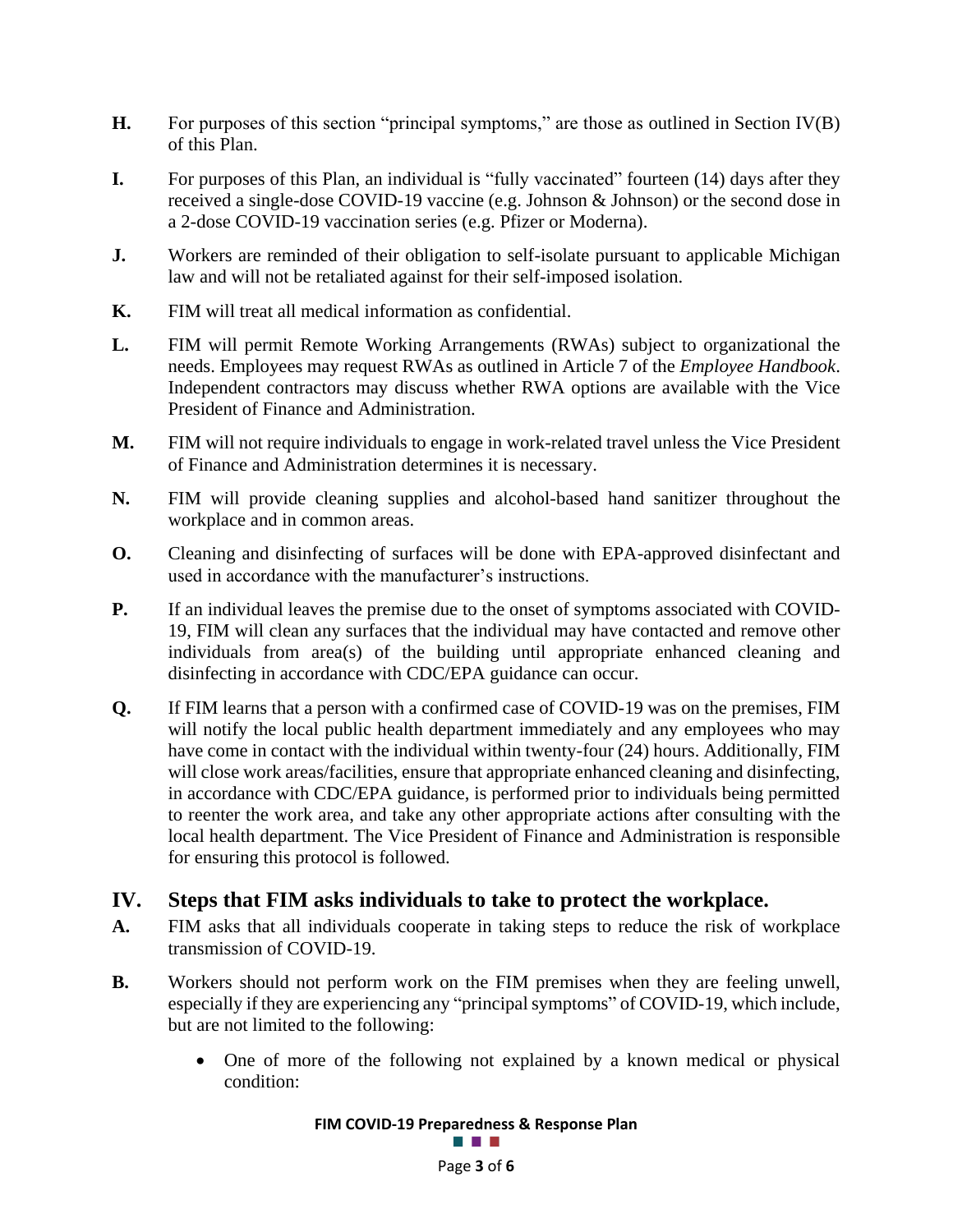- o Fever
- o Shortness of breath
- o Uncontrolled cough
- Two or more of the following not explained by a known medical or physical condition:
	- o Abdominal pain
	- o Diarrhea
	- o Loss of taste or smell
	- o Muscle aches
	- o Severe headache
	- o Sore throat
	- o Vomiting
	- o Cough
	- o Difficulty breathing
- **C.** Workers should inform the Vice President of Finance and Administration if they are experiencing symptoms of COVID-19, or if they have had close contact with a person who has a confirmed or suspected case of COVID-19. These individuals should not report to work.
- **D.** Workers should request RWAs and/or flexible scheduling options if needed.

### <span id="page-4-0"></span>**V. While on the FIM premises, individuals should follow social distancing and safety precautions.**

- **A.** Workers should frequently wash their hands with warm, soapy water; use hand sanitizer when hand washing is not feasible; disinfect workstations at least twice per day; cover their mouth whenever sneezing or coughing; and discard used tissues in wastebaskets.
- **B.** Workers should avoid person-to-person contact such as shaking hands.
- **C.** Requirements regarding face coverings:
	- a. Face coverings are always encouraged but will only be required when an outside performance group requires so and the organization has agreed to do this according the contract.
	- b. Workers, especially those who are unvaccinated or do not have access to the vaccination, are strongly encouraged to wear face coverings in all other circumstances while performing in-person work.
	- **D.** Workers are encouraged to discuss the COVID-19 vaccination with their medical provider.

# **FIM COVID-19 Preparedness & Response Plan**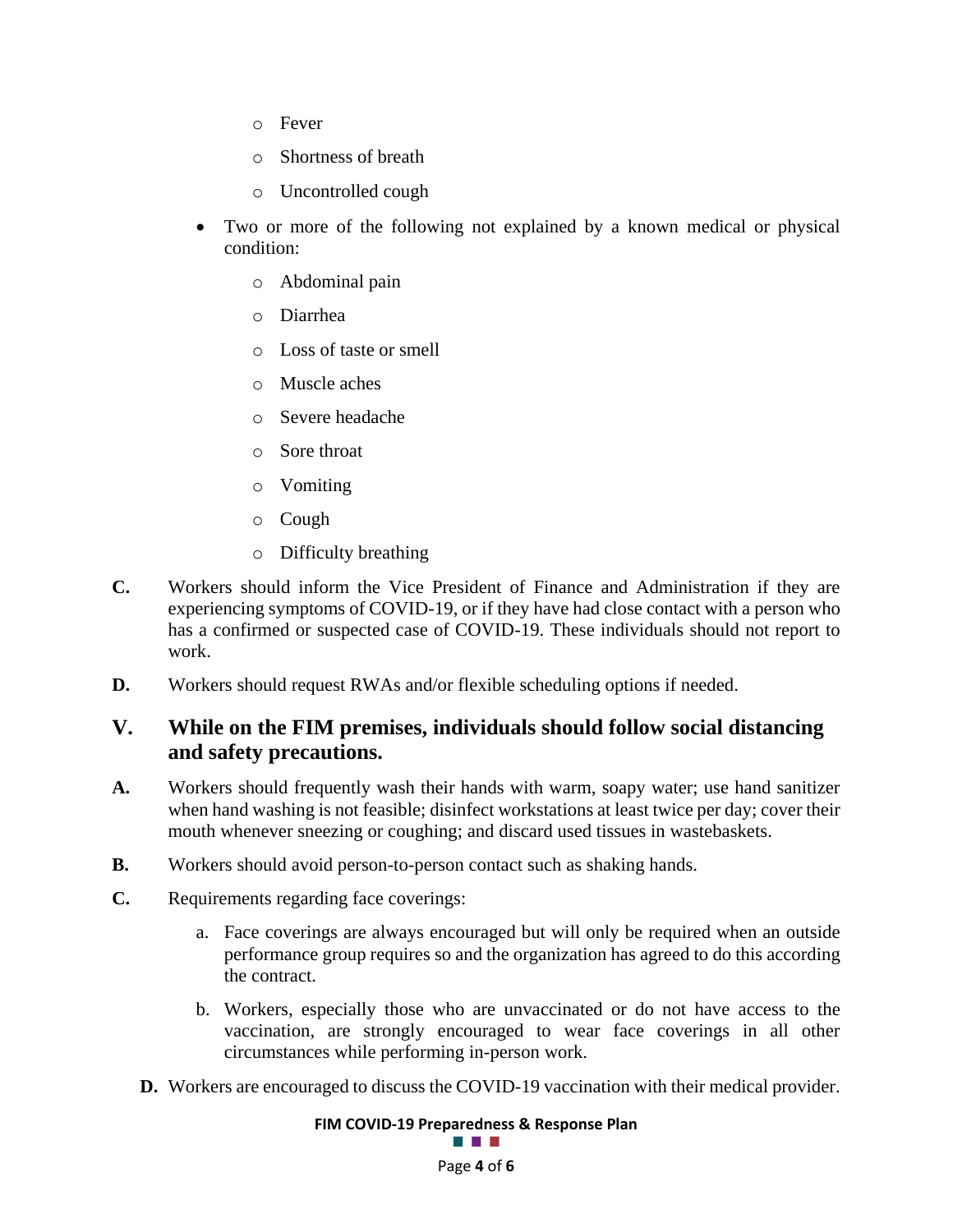a. Workers who are working directly with cast members at the Flint Repertory Theatre are required to provide proof of vaccination to the Vice President of Finance and Administration.

### <span id="page-5-0"></span>**VI. General requirements for members of the public permitted to enter the FIM premises and Performance Venues.**

- **A.** Members of the public are reminded to not enter if they are, or have recently been, suffering from any symptoms associated with COVID-19 or if they have been exposed to someone with a suspected or confirmed case of COVID-19.
- **B.** Members of the public are strongly encouraged to wear masks and be vaccinated against COVID-19.

### <span id="page-5-1"></span>**VII. Provisions Specific to Members of the Public on FIM Property and Performance Venues.**

### **A. The Flint Repertory Theatre**

- 1. All members of the public are required to wear face coverings in the building when the venue is in rehearsal/production with an Actor's Equity program.
- 2. Prior to entering the venue for a performance, ticket buyers must show a copy of their vaccination card or a negative PCR or Antigen COVID-19 test that was taken within 48 hours of the performance. A security guard will be present outside of the main entrance to ensure compliance.
- 3. Capacity is limited to allow for social distancing.
- 4. Only merchandise will be available for purchase. No food or beverage may be consumed within the theatre.
- 5. No ticket buyers will be allowed backstage.
- 6. Print-at-home tickets are available and will be emailed to each ticket buyer.
- 7. Patrons who purchase online tickets within six (6) hours of the performance will be advised to pick up their tickets at the Ticket Center.
- 8. Seating capacity will be limited if required by state law, order, regulation, or contractual obligation.
- 9. Restrooms will be regularly cleaned and sanitized.

### **B. The James H Whiting Auditorium, J Dallas Dort Music Center and The Capitol Theatre**

- 1. All members of the public are encouraged to wear face coverings while in the building.
- 2. Members of the public are encouraged to only remove face coverings while consuming food or beverages in designated areas.

# **FIM COVID-19 Preparedness & Response Plan**